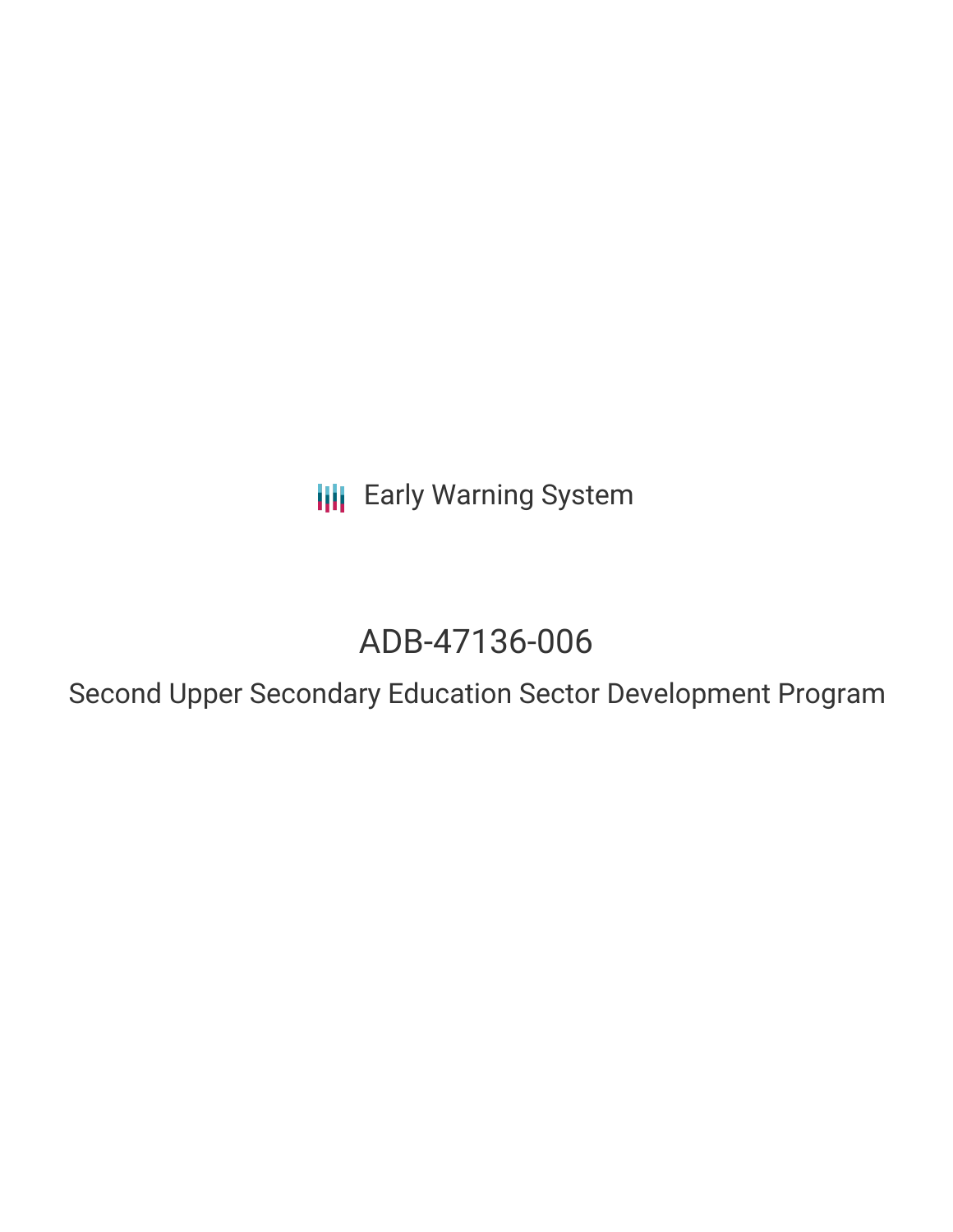

#### **Quick Facts**

| <b>Countries</b>               | Cambodia                     |
|--------------------------------|------------------------------|
| <b>Financial Institutions</b>  | Asian Development Bank (ADB) |
| <b>Status</b>                  | Approved                     |
| <b>Bank Risk Rating</b>        | B                            |
| <b>Voting Date</b>             | 2018-09-28                   |
| <b>Borrower</b>                | Government of Cambodia       |
| <b>Sectors</b>                 | <b>Education and Health</b>  |
| <b>Investment Type(s)</b>      | Loan                         |
| <b>Investment Amount (USD)</b> | \$50.00 million              |
| <b>Loan Amount (USD)</b>       | \$50.00 million              |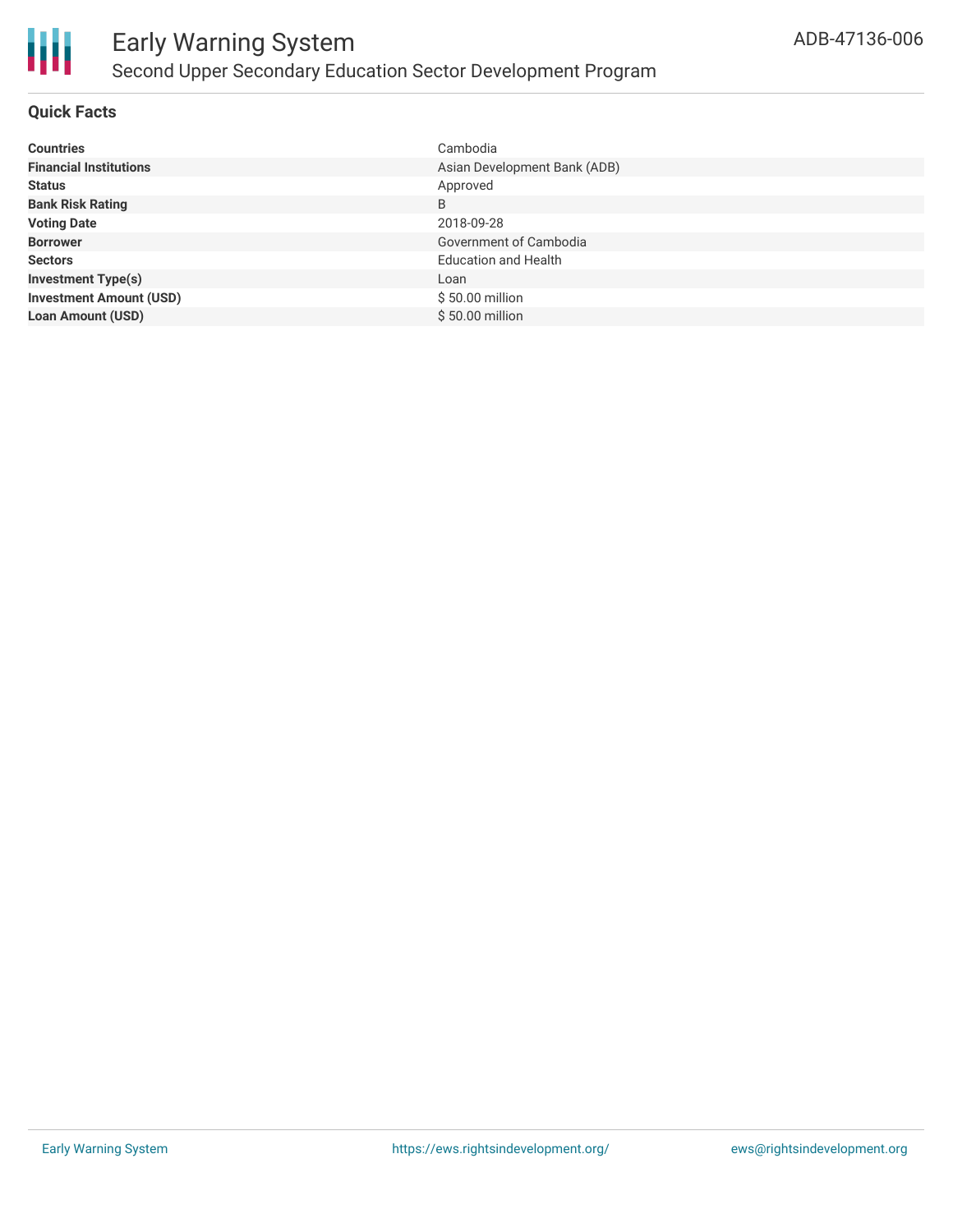

#### **Project Description**

According to the bank document, the proposed Second Upper Secondary Education Sector Development Program (USESDP 2) is part of the phased support of the Asian Development Bank (ADB) to develop high-quality human resources by improving the effectiveness of upper secondary education (USE). It builds on and complements ADB's ongoing Upper Secondary Education Sector Development Program (USESDP 1). The program will (i) improve teacher quality and boost the quality and labor market relevance of USE; and (ii) strengthen institutional capacity for USE planning, management, and delivery. While the policy reforms will apply nationwide, the project activities will cover only selected areas.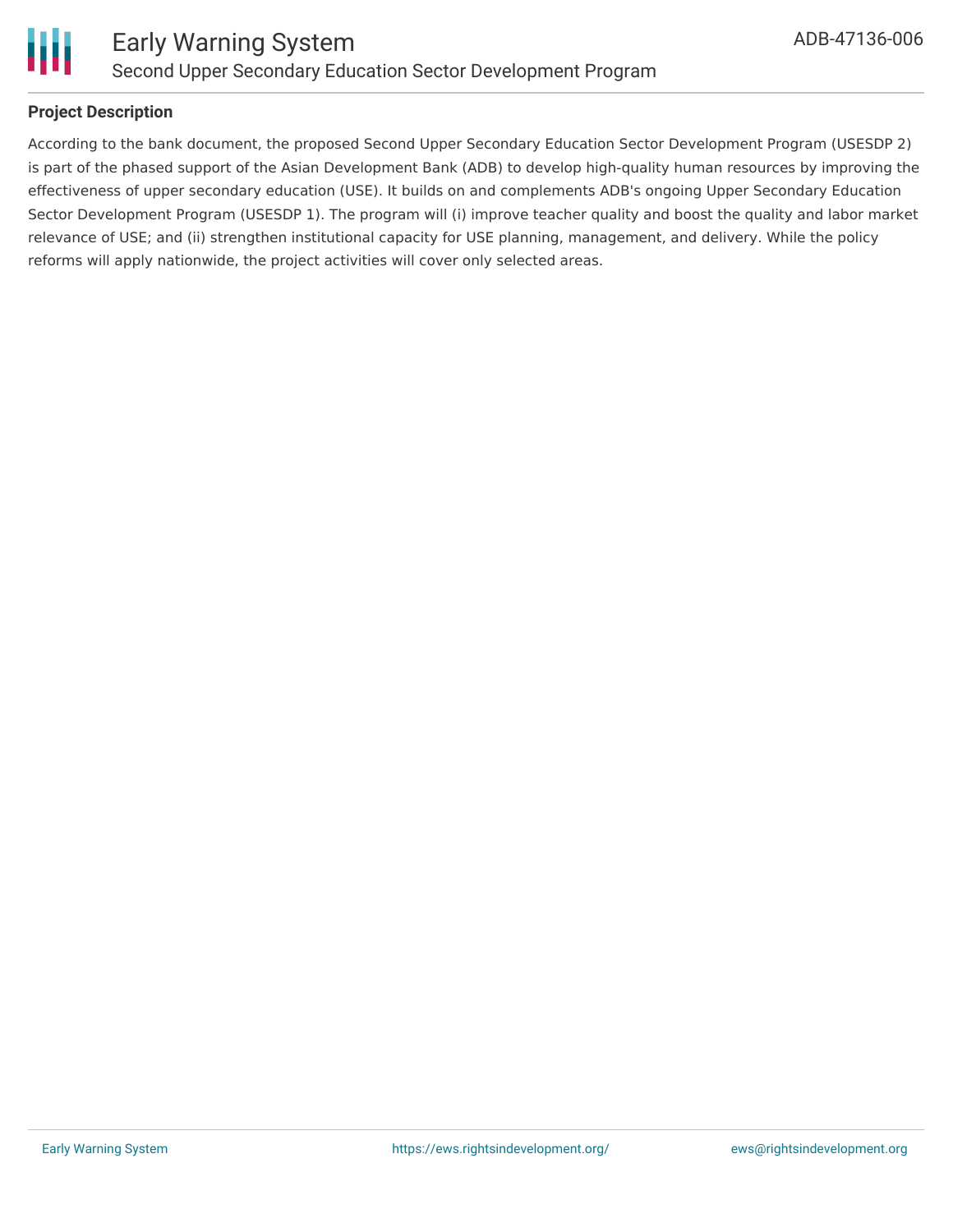

# Early Warning System Second Upper Secondary Education Sector Development Program

#### **Investment Description**

Asian Development Bank (ADB)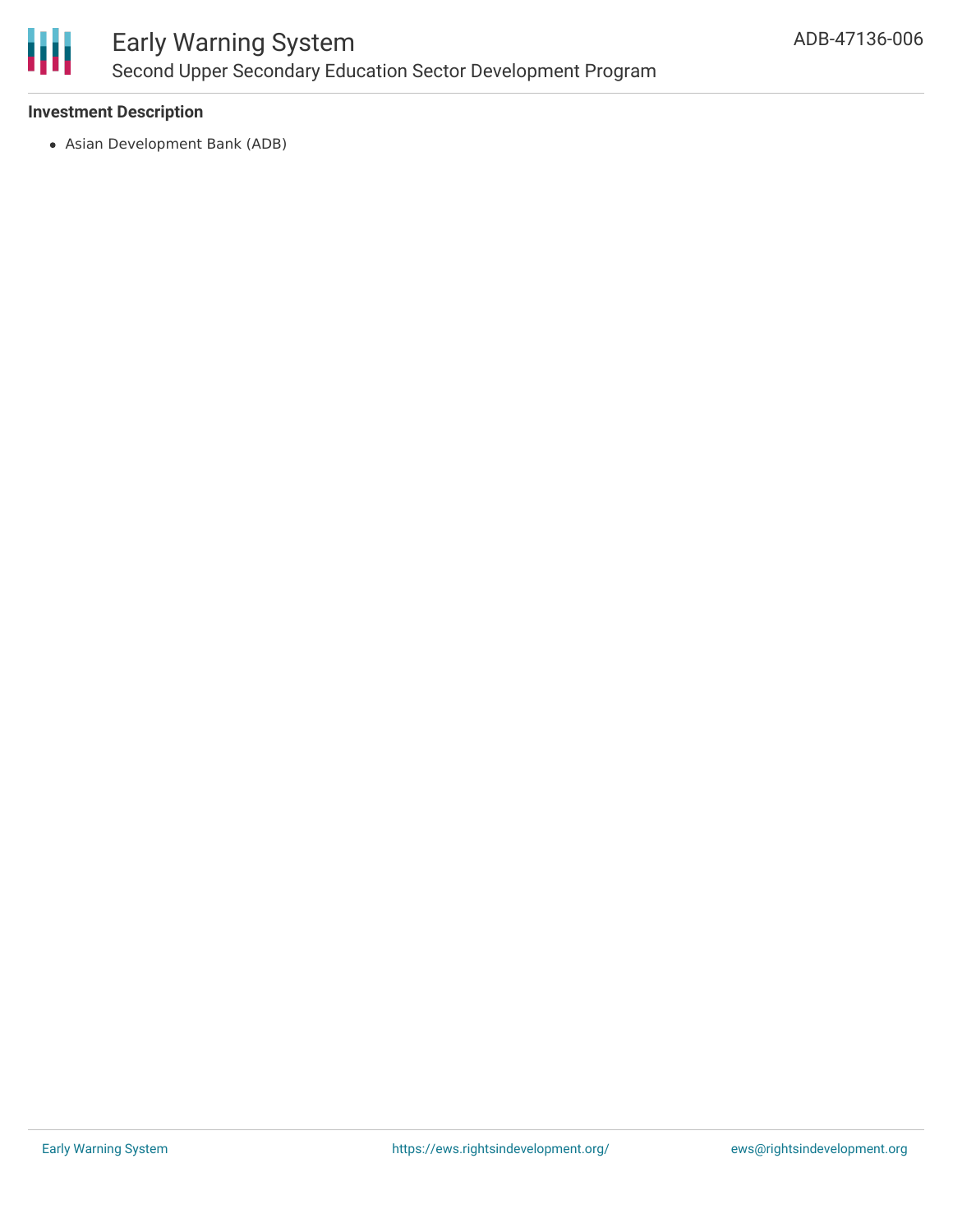

**Contact Information**

**Responsible ADB Officer** Perez, Lynnette **Responsible ADB Department** Southeast Asia Department **Responsible ADB Division** Human and Social Development Division, SERD Executing Agencies Ministry of Education, Youth and Sport 148 Norodom Blvd. Phnom Penh, Kingdom of Cambodia

#### **ACCOUNTABILITY MECHANISM OF ADB**

The Accountability Mechanism is an independent complaint mechanism and fact-finding body for people who believe they are likely to be, or have been, adversely affected by an Asian Development Bank-financed project. If you submit a complaint to the Accountability Mechanism, they may investigate to assess whether the Asian Development Bank is following its own policies and procedures for preventing harm to people or the environment. You can learn more about the Accountability Mechanism and how to file a complaint at: http://www.adb.org/site/accountability-mechanism/main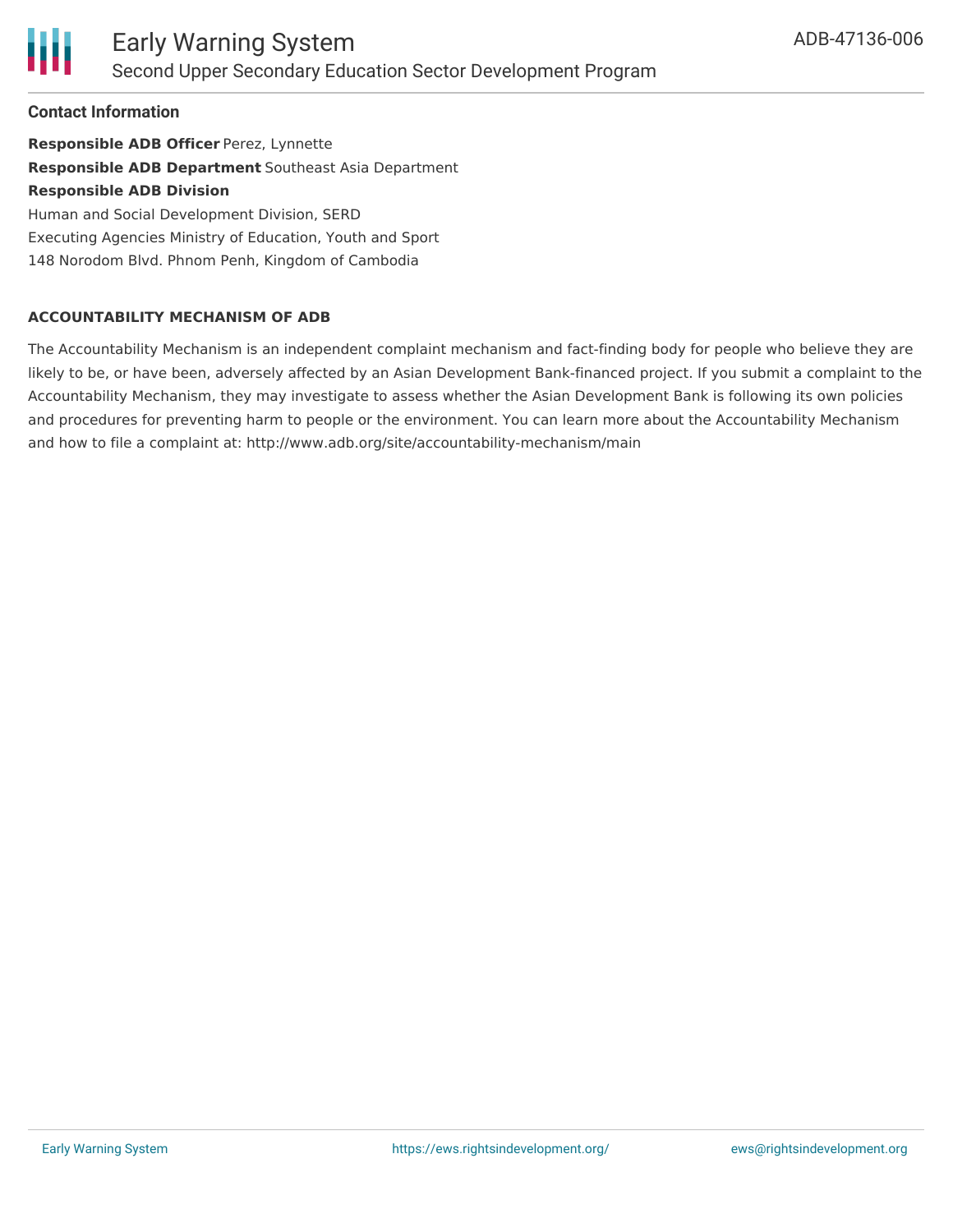

### Early Warning System Second Upper Secondary Education Sector Development Program

#### **Bank Documents**

- [Contribution](https://ewsdata.rightsindevelopment.org/files/documents/06/ADB-47136-006_cL416qt.pdf) to the ADB Results Framework [\[Original](https://www.adb.org/projects/documents/cam-47136-006-rrp) Source]
- Country Economic [Indicators](https://ewsdata.rightsindevelopment.org/files/documents/06/ADB-47136-006_skbuLcT.pdf) [\[Original](https://www.adb.org/projects/documents/cam-47136-006-rrp) Source]
- [Development](https://ewsdata.rightsindevelopment.org/files/documents/06/ADB-47136-006_fgg73xD.pdf) Coordination [\[Original](https://www.adb.org/projects/documents/cam-47136-006-rrp) Source]
- [Economic](https://ewsdata.rightsindevelopment.org/files/documents/06/ADB-47136-006_IEDgM2S.pdf) Analysis [\[Original](https://www.adb.org/projects/documents/cam-47136-006-rrp) Source]
- [Financial](https://ewsdata.rightsindevelopment.org/files/documents/06/ADB-47136-006_E7zAcRZ.pdf) Analysis [\[Original](https://www.adb.org/projects/documents/cam-47136-006-rrp) Source]
- [Gender](https://www.adb.org/projects/documents/cam-47136-006-rrp) Action Plan
- Indigenous Peoples Planning [Framework](https://ewsdata.rightsindevelopment.org/files/documents/06/ADB-47136-006_xQahFhZ.pdf) [\[Original](https://www.adb.org/projects/documents/cam-47136-006-rrp) Source]
- [International](https://ewsdata.rightsindevelopment.org/files/documents/06/ADB-47136-006_4x1cegR.pdf) Monetary Fund Assessment Letter [\[Original](https://www.adb.org/projects/documents/cam-47136-006-rrp) Source]
- List of [Ineligible](https://ewsdata.rightsindevelopment.org/files/documents/06/ADB-47136-006_710F8C1.pdf) Items [\[Original](https://www.adb.org/projects/documents/cam-47136-006-rrp) Source]
- Project [Administration](https://www.adb.org/projects/documents/cam-47136-006-rrp) Manual
- Project [Disclosure](https://ewsdata.rightsindevelopment.org/files/documents/06/ADB-47136-006.pdf) PDF [\[Original](https://www.adb.org/printpdf/projects/47136-006/main) Source]
- [Resettlement](https://ewsdata.rightsindevelopment.org/files/documents/06/ADB-47136-006_ofb4bC1.pdf) Due Diligence Report [\[Original](https://www.adb.org/projects/documents/cam-47136-006-rrp) Source]
- Risk Assessment and Risk [Management](https://ewsdata.rightsindevelopment.org/files/documents/06/ADB-47136-006_kMhGZc6.pdf) Plan [\[Original](https://www.adb.org/projects/documents/cam-47136-006-rrp) Source]
- Second Upper Secondary Education Sector [Development](https://ewsdata.rightsindevelopment.org/files/documents/06/ADB-47136-006_nblxWJB.pdf) Program: Concept Paper [\[Original](https://www.adb.org/projects/documents/cam-47136-006-cp) Source]
- Second Upper Secondary Education Sector [Development](https://ewsdata.rightsindevelopment.org/files/documents/06/ADB-47136-006_twpom28.pdf) Program: Gender Action Plan [\[Original](https://www.adb.org/projects/documents/cam-47136-006-gap) Source]
- Second Upper Secondary Education Sector [Development](https://ewsdata.rightsindevelopment.org/files/documents/06/ADB-47136-006_nNOc99Z.pdf) Program: Procurement Plan [\[Original](https://www.adb.org/projects/documents/cam-47136-006-pp) Source]
- Second Upper Secondary Education Sector Development Program: Project [Administration](https://ewsdata.rightsindevelopment.org/files/documents/06/ADB-47136-006_pSppNp5.pdf) Manual [\[Original](https://www.adb.org/projects/documents/cam-47136-006-pam) Source]
- Second Upper Secondary Education Sector [Development](https://www.adb.org/km/projects/documents/cam-47136-006-pds) Program: Project Data Sheet (Khmer translation) [Original Source]
- Second Upper Secondary Education Sector Development Program: Report and [Recommendation](https://www.adb.org/projects/documents/cam-47136-006-rrp) of the Presid [Original Source]
- Sector [Assessment](https://ewsdata.rightsindevelopment.org/files/documents/06/ADB-47136-006_kvhlxdA.pdf) (Summary): Education [\[Original](https://www.adb.org/projects/documents/cam-47136-006-rrp) Source]
- Summary Poverty [Reduction](https://ewsdata.rightsindevelopment.org/files/documents/06/ADB-47136-006_0lNX3lB.pdf) and Social Strategy [\[Original](https://www.adb.org/projects/documents/cam-47136-006-rrp) Source]